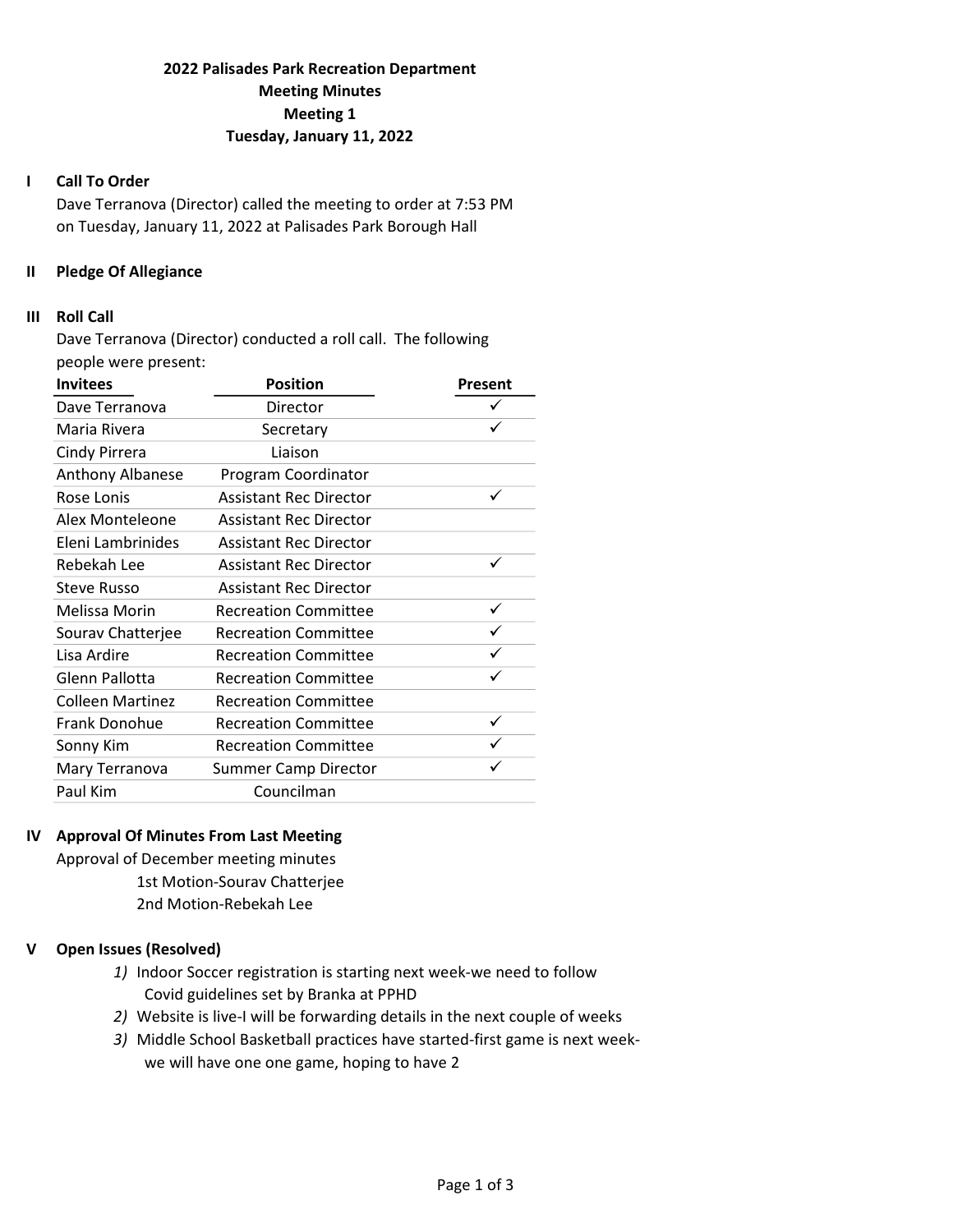# 2022 Palisades Park Recreation Department Meeting Minutes Meeting 1 Tuesday, January 11, 2022

## VI New Business (Working)

- 1) Set up CPR Classes-on hold due to Covid-Maria to follow up-Englewood see if we could book for Borough Hall-on hold due to Covid
- 2) Flyer with all upcoming programs will be handed out as part of assemblies we will be having in Jan/Feb 2022-on hold due to Covid-shooting for March
- 3) Per Dave's discussion with Dr Cirillo & AD Spafford-emails will be sent to all HS coaches to ask what Recreation can do to support their programs
- 4) Continue to plan 2022 Memorial Day Parade-checking into ordering a podium-need to step up contacting bands & other groups to attend - upgrade podium
- 5) Possibility of attending a NJ Devils game as I was contacted by their sales department
- 6) Tractors needs to be fixed coordinate with Julian
- 7) Negotiating with Morningside Lane for 2022 Summer Concert Series for potential booking
- 8) Negotiating dates, times & location for Chess classes-hoping to start some time in in the Spring - approximately \$120 per child - 10 week program
- 9) Schedule a Movie Theater rental sometime in Spring 2022
- 10) I will contact the 8 children registered for Cheer & explain we have exhausted all options for this year-Need to set up a program for next fall-Possibly a dance studio in Spring
- 11) Need to start Indoor Soccer practices at Lindbergh-gym has been reserved
- 13) Need to start an intramural basketball league-kids need to start playing real games to aid in their development-Tyler Daniel can send referees if we need-April or later start date per AD Spafford to use HS gym-we could use Lindbergh if we want early fall or outdoors for summer
- 14) Seek to hire the following: Zumba/Yoga teacher, Cooking teacher & Softball instructor, Dance/Cheer instructor/choreographer - set up programs once hired
- 15) See the attached Board Meeting Schedule
- 16) Assign Committee Members
- 17) Coordinate with Chamber Of Commerce to potentially combine some of our events with their block party event in the late summer (before Labor Day)

| <b>Restart Existing</b>  |                                      |                         |                     |
|--------------------------|--------------------------------------|-------------------------|---------------------|
| <b>Programs/Events</b>   | <b>Potential New Programs/Events</b> |                         |                     |
| Volleyball               | Golf                                 | Adult Kickball          | <b>Bowling</b>      |
| <b>Cross Country</b>     | Indoor Skydiving                     | American Dream Trip     | Ping Pong           |
| Skiing                   | Field/Family Day                     | Senior Prom for Elderly | Arts & Crafts       |
| Middle School Basketball | Cooking                              | Disco Night for Elderly | <b>Comedy Night</b> |
| Softball                 | Bingo-Family & Candy                 |                         | Badminton           |